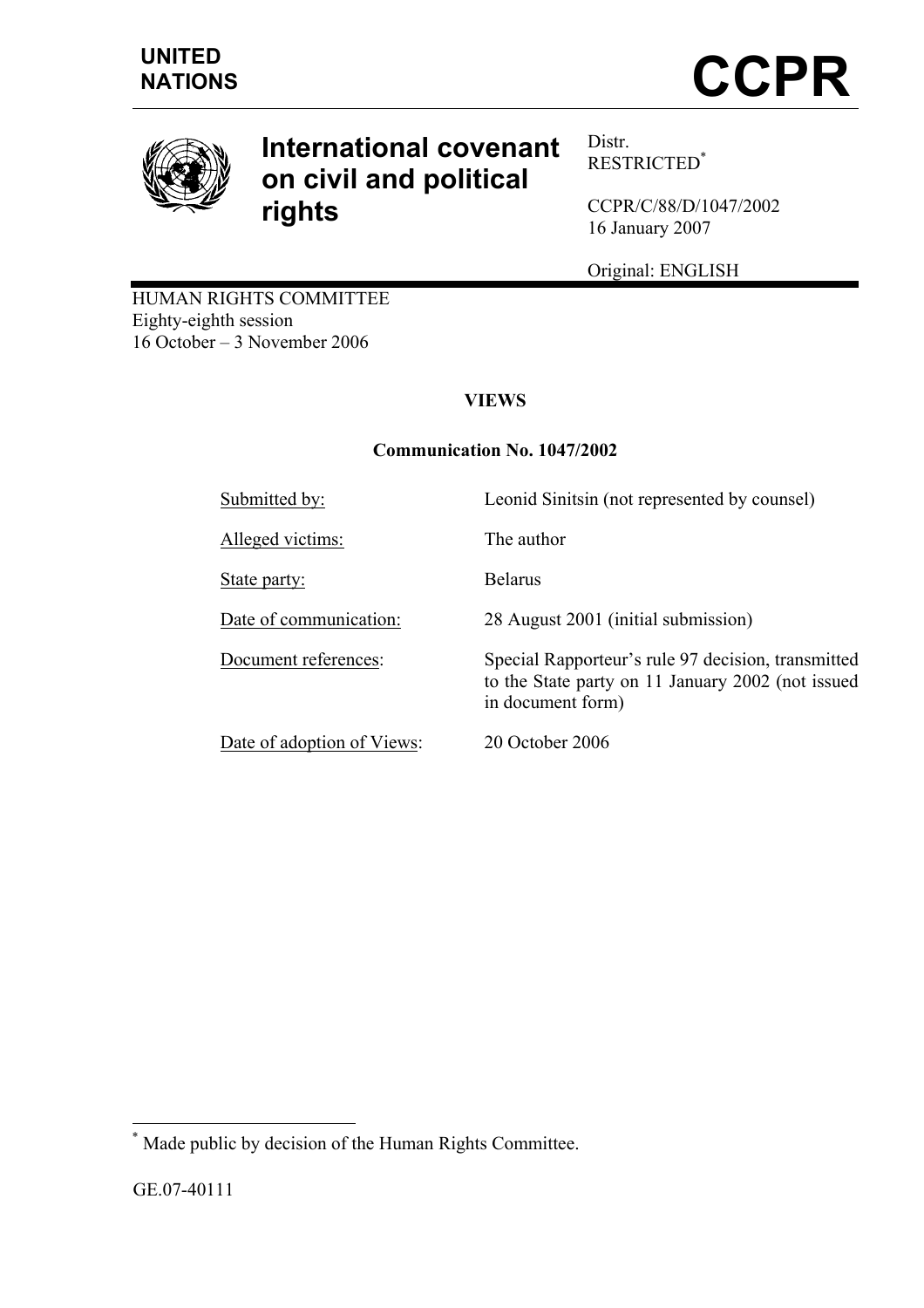*Subject matter:* Denial of possibility to run for Presidency of Belarus; inability to challenge the decisions of the Central Electoral Commission

 *Substantive issues:* Right to be elected without unreasonable restrictions; unavailability of an independent and impartial remedy

 *Procedural issue:* None

 *Articles of the Covenant:* Article 25 (b), read in conjunction with article 2

 *Article of the Optional Protocol:* None

 On 20 October 2006, the Human Rights Committee adopted the annexed text as the Committee's Views, under article 5, paragraph 4, of the Optional Protocol in respect of communication No. 1047/2002.

# [ANNEX]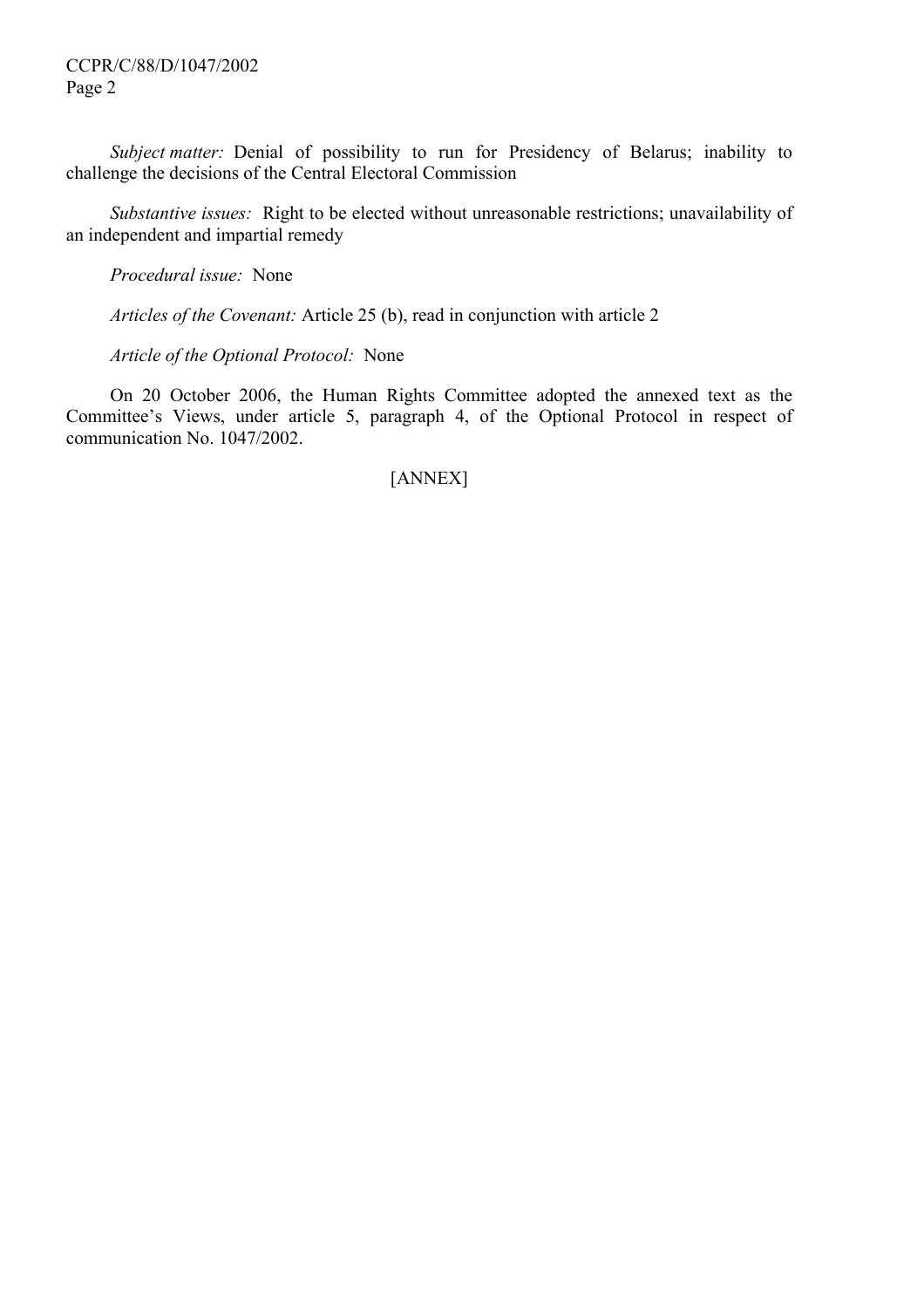#### **ANNEX**

Views of the Human Rights Committee under article 5, paragraph 4, of the Optional Protocol to the International Covenant on Civil and Political rights

Eighty-eighth session

concerning

## **Communication No. 1047/2002\***

| Submitted by:          | Leonid Sinitsin (not represented by counsel) |
|------------------------|----------------------------------------------|
| Alleged victims:       | The author                                   |
| State party:           | <b>Belarus</b>                               |
| Date of communication: | 28 August 2001 (initial submission)          |

 The Human Rights Committee, established under article 28 of the International Covenant on Civil and Political Rights,

Meeting on 20 October 2006,

 Having concluded its consideration of communication No. 1047/2002, submitted to the Human Rights Committee by Leonid Sinitsin under the Optional Protocol to the International Covenant on Civil and Political Rights,

 Having taken into account all written information made available to it by the author of the communication, and the State party,

Adopts the following:

 $\overline{a}$ 

<sup>\*</sup> The following members of the Committee participated in the examination of the present communication: Mr. Abdelfattah Amor, Mr. Nisuke Ando, Mr. Prafullachandra Natwarlal Bhagwati, Mr. Alfredo Castillero Hoyos, Mr. Edwin Johnson, Mr. Walter Kälin, Mr. Ahmed Tawfik Khalil, Mr. Rajsoomer Lallah, Ms. Elisabeth Palm, Mr. Rafael Rivas Posada, Sir Nigel Rodley, Mr. Ivan Shearer, Mr. Hipólito Solari-Yrigoyen, Ms. Ruth Wedgwood and Mr. Roman Wieruszewski.

The text of an individual opinion co-signed by Committee members Mr. Rafael Rivas Posada, Mr. Edwin Johnson and Mr. Hipólito Solari-Yrigoyen and a separate opinion signed by Committee member Ms. Ruth Wedgwood are appended to the present document.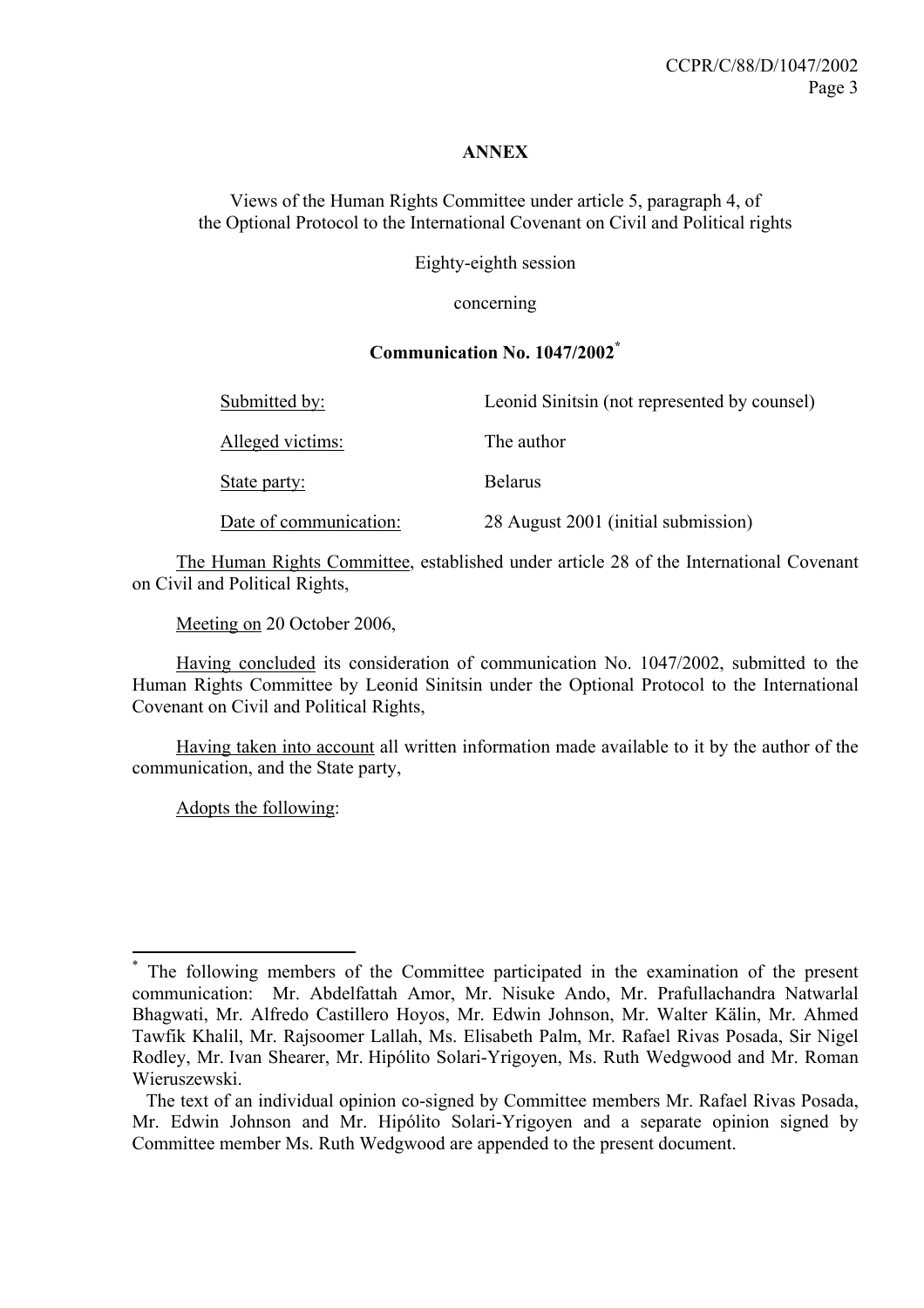$\overline{a}$ 

# **Views under article 5, paragraph 4, of the Optional Protocol**

1. The author of the communication is Mr. Leonid Georgievich Sinitsin, a Belarusian citizen born in 1954, residing in Minsk, Belarus. He claims to be a victim of violations by Belarus<sup>1</sup> of article 14, paragraph 1, and article 25 (b), read in conjunction with article 2 of the International Covenant on Civil and Political Rights. He is not represented.

## **The facts as submitted by the author**

2.1 The author, then Vice-President of the Public Association "Social Technologies", was nominated as a candidate for the 2001 presidential elections in Belarus. An initiative group created to this end collected some 130,000 signatures in support of the author's nomination and submitted more than 110,000 signatures to the Electoral Commissions, whereas article 61 of the Belarus Electoral Code only requires the submission of 100,000 for the official registration of a candidate. All the documents required for the official registration of the author as a candidate for the presidential elections were submitted within the time limits specified by law.

2.2 On 25 July 2001, the Central Electoral Commission on Elections and Conduct of Republican Referendums (CEC) has refused to accept 14,000 signatures that were collected before the cut-off date of 20 July 2001 but were not submitted to the Electoral Commissions. The reason of the CEC for its refusal at that time was the alleged lack of a mandate to receive lists of signatures in support of a candidate. Regional Electoral Commissions also subsequently refused to accept these lists, allegedly contrary to article 81 of the Belarus Constitution. On 7 August 2001, the author challenged the 'disappearance' in the Mogilev and Brest regions of approximately 24,000 signatures in his support. Subsequently, the lists of signatures submitted by the author's initiative group were not counted by the Electoral Commissions towards the total number of signatures submitted in his support throughout Belarus. The author also challenged the decision of the Volkovys District Electoral Commission of 27 July 2001 not to count 878 signatures in his support as invalid. He claimed that contrary to article 61, part 14, paragraph 8 of the Electoral Code, this District Commission withdrew entire lists of signatures instead of declaring invalid the individual signatures of electors not residing in the same municipality. As a result, the total number of signatures withdrawn was ten times higher than the real number of invalid signatures. On an unspecified date, the decision of the Volkovys District Electoral Commission was appealed to the Grodnen Regional Electoral Commission. The author complained to the CEC about a number of electoral irregularities related to the refusal to accept the lists of signatures from one person and to certify their receipt by the District Electoral Commissions upon request of two other individuals, as well as about the intimidation of two of the initiative group's members at their work place.

2.3 On 8 August 2001, the CEC adopted a ruling stating that the total number of signatures in support of the author's nomination was only 80,540. The CEC thus declared that the author's nomination was invalid. The author claims that the CEC's decision on the invalidity of his nomination exceeded its powers. The CEC's powers are governed by article 33 of the Electoral Code and article 4 of the Law of 30 April 1998 "On the Central Electoral Commission of the

<sup>&</sup>lt;sup>1</sup> The Covenant and the Optional Protocol thereto entered into force for Belarus on 23 March 1976 and 30 December 1992 respectively.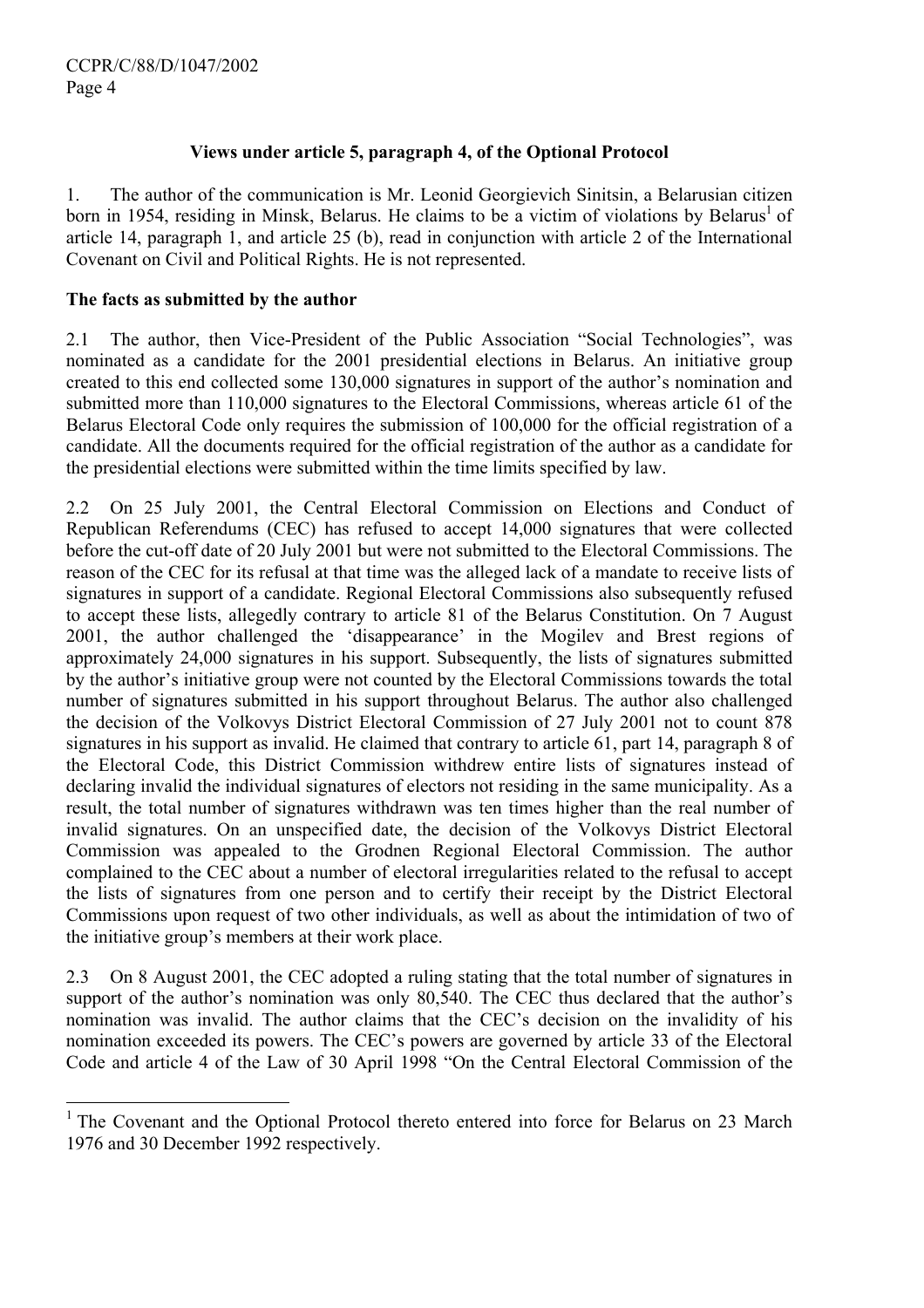Republic of Belarus on Elections and Conduct of Republican Referendums". According to article 33, paragraph 6, of the Electoral Code, the CEC has the right to register presidential candidates; under article 68, paragraph 11, of the Code, the CEC should adopt a decision on the registration of a candidate or a reasoned decision on the refusal to register a candidate.<sup>2</sup> Moreover, since the author challenged before the CEC, that a large number of signatures in his support had "disappeared" and that the Prosecutor's Office had not completed its investigation of this complaint by the time the CEC decision was adopted, this decision was both unlawful and unfounded.

2.4 On 10 August 2001, the author appealed to the Supreme Court the CEC ruling of 8 August 2001 on the invalidity of his nomination. Although the Electoral Code does not envisage any right to appeal a ruling on this matter to a court, the author refers to article 341, part 1, of the Civil Procedure Code of Belarus and article 60, part 1, of the Belarus Constitution. The former allows judicial review of the decisions of the Electoral Commission related to discrepancies in lists of signatures and other matters provided by law; the latter guarantees to everyone a protection of his rights and liberties by a competent, independent and impartial court of law within the time limits specified in law. The author asserts that these limitations set by the Civil Procedure Code, which only allows an appeal of those decisions of the Electoral Commissions that are provided by law, are contrary to the constitutional guarantee of article 60, part 1. Article 112 of the Constitution stipulates that "the courts shall administer justice on the basis of the Constitution, the laws, and other enforceable enactments adopted in accordance therewith. If, during the hearing of a specific case, a court concludes that an enforceable enactment is contrary to the Constitution or other law, it shall make a ruling in accordance with the Constitution and the law, and raise, under the established procedure, the issue of whether the enforceable enactment in question should be deemed unconstitutional." The author filed his appeal before the Supreme Court since the Electoral Code itself gives jurisdiction to review CEC decisions to the Supreme Court.

2.5 On 14 August 2001, the Supreme Court refused to institute proceedings, on the grounds that the applicant did not have the right to file such a suit in court. It referred to article 245, paragraph 1, of the Civil Procedure Code stipulating that a judge shall refuse to institute proceedings when the applicant is not entitled to file a suit in court. The Court added that neither the Electoral Code nor legislation as such envisaged any procedure of judicial review of the CEC ruling on the invalidity of a candidate's nomination. The Supreme Court's decision is final.

2.6 On 20 August 2001, the author filed a complaint with the Chairman of the Supreme Court, requesting him to bring a supervisory protest to the ruling of the Supreme Court of 14 August 2001. He received no reply. On an unspecified date, a similar complaint was filed with the General Prosecutor of Belarus; no reply was received.

2.7 Pursuant to a National Assembly House of Representatives resolution on the presidential elections, the CEC decision and article 68 of the Electoral Code, the period for the registration of presidential candidates ran from 4 to 14 August 2001. On 14 August 2001, the author learned from a CEC media statement that he was not a registered candidate. Contrary to the requirement

<sup>&</sup>lt;sup>2</sup> Article 68, paragraphs 4, 6, 7 of the Electoral Code provides for an exhaustive list of the grounds on which the registration could be refused.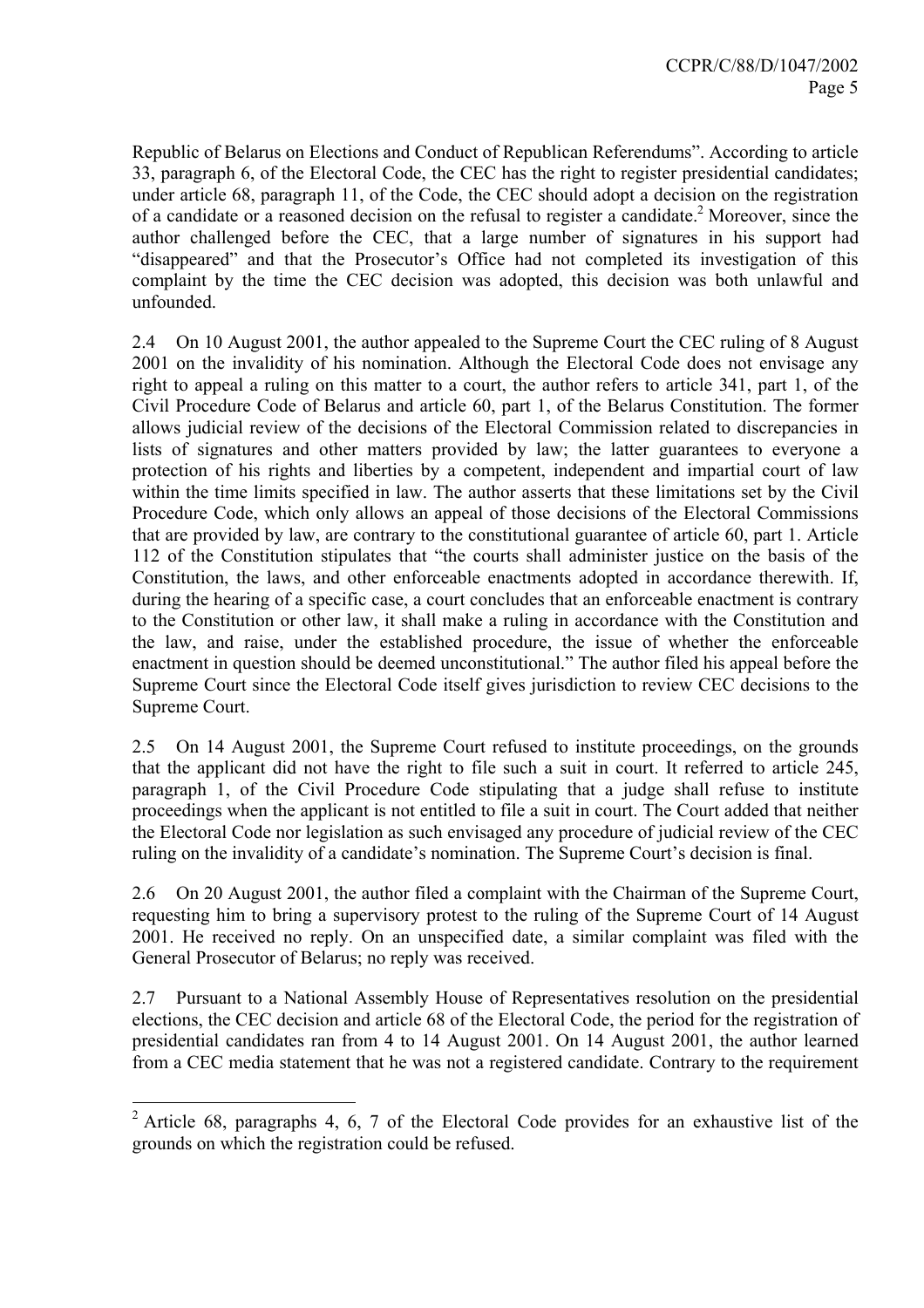of article 68, part 11 of the Electoral Code, the CEC has not issued a reasoned decision on the refusal to register him as a candidate. On 16 August 2001, the author requested the CEC to provide him with a copy of its decision. On 17 August 2001, he received a reply, stating that there were no legal grounds for his registration as a presidential candidate. The author appealed the refusal to register him as a candidate to the Supreme Court, in accordance with the procedure established by article 68, part 14, of the Electoral Code. On 20 August 2001, the Supreme Court returned the author's complaint without consideration, on the ground that it had already decided on the refusal to institute proceedings related to the CEC ruling of 8 August 2001.

# **The complaint**

3.1 The author claims that the State party violated his right under article 25(b) of the Covenant to be elected at genuine periodic elections, guaranteeing the free expression of the will of the electors without any of the distinctions mentioned in article 2 of the Covenant and without unreasonable restrictions by the CEC decision of 8 August 2001 on the invalidity of his nomination.

3.2 He maintains that, in breach or article 14, paragraph 1, read in conjunction with article 2 of the Covenant, the courts on two occasions and erroneously denied him the right to have his rights and obligations determined in a suit at law by a competent, independent and impartial tribunal established by law.

# **State party's observations on admissibility and merits**

4. On 1 April 2002, the State party noted that on 10 August 2001, the author appealed the CEC ruling of 8 August 2001 on the invalidity of his nomination to the Supreme Court. On 14 August 2001, the Supreme Court refused to institute proceedings, on the grounds that the courts do not have jurisdiction to examine the subject matter. The State party refers to article 68 of the Electoral Code, which establishes that the CEC must decide on the registration of a presidential candidate after submission of a set of documents, including at least 100,000 signatures in support of that candidate's nomination. The CEC refusal to register a candidate can be appealed to the Supreme Court within three days. The State party asserts that according to the author's complaint, the CEC did not decide on the refusal to register him as a candidate. The CEC decision of 8 August 2001 merely stated that as only 80,540 signatures had been collected in his support, his nomination as a candidate was not valid. The State party further refers to article 341, part 1, of the Civil Procedure Code and article 6, part 2, of the Law "On the Central Electoral Commission of the Republic of Belarus on Elections and Conduct of Republican Referendums" which allows judicial review of CEC decisions provided by law by the Supreme Court. However, this law does not envisage any procedure for judicial review of the CEC ruling on the invalidity of a candidate's nomination. The State party concludes that there were no grounds for the Supreme Court to institute proceedings on the author's complaint.

# **Author's comments on the State party's observations**

5. On 3 May 2003, the author reiterated his initial claims.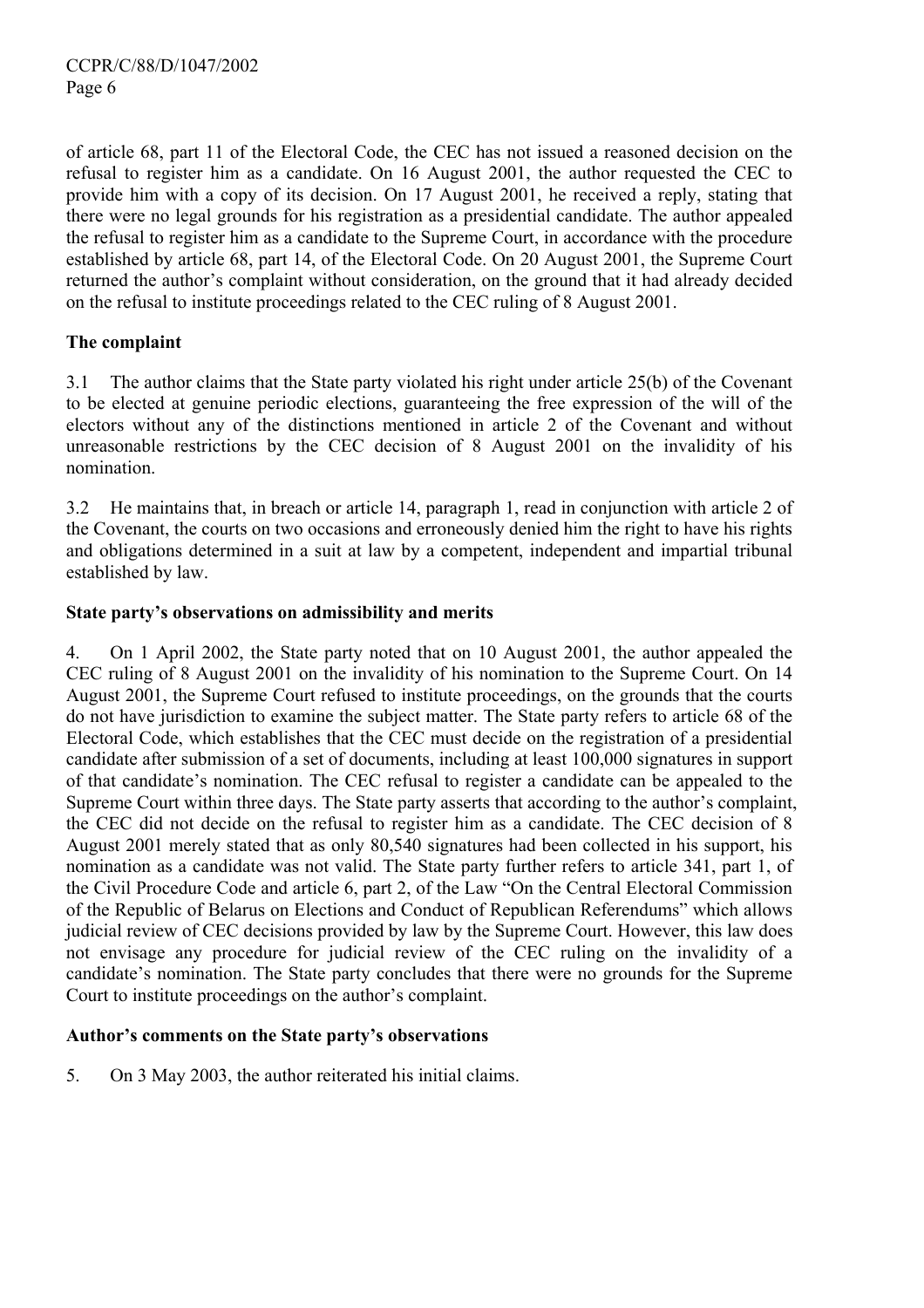## **Issues and proceedings before the Committee**

#### **Consideration of admissibility**

6.1 Before considering any claim contained in a communication, the Human Rights Committee must, in accordance with rule 93 of its rules of procedure, decide whether or not the case is admissible under the Optional Protocol to the Covenant.

6.2 The Committee has ascertained, as required under article 5, paragraph 2, of the Optional Protocol, that the same matter is not being examined under another procedure of international investigation or settlement and notes that the State party did not contest that domestic remedies have been exhausted.

6.3 As to the author's claim under article 14, paragraph 1, the Committee has noted that it relates to issues similar to those falling under article 25 (b), read together with article 2 of the Covenant, namely, the right to an effective remedy involving an independent and impartial determination of the author's claim that his right to be elected without unreasonable restrictions was violated. Without prejudice to the question of whether the author's case constituted a "suit at law" within the meaning of article 14, paragraph 1, the Committee decides that the communication is admissible under article 25 (b) of the Covenant, read in conjunction with article 2.

## **Consideration of the merits**

7.1 The Human Rights Committee has considered the communication in the light of all the information made available to it by the parties, as provided under article 5, paragraph 1, of the Optional Protocol.

7.2 In reaching its decision, the Committee has taken into account, first, the fact that the State party admitted that no effective remedies were available for the author in his case. Secondly, that it did not respond to the author's allegations concerning either the irregularities in counting the signatures of support by the Electoral Commissions, the exceeding of the CEC mandate by adopting a ruling on the invalidity of the author's nomination or the unconstitutionality of article 341 of the Civil Procedure Code limiting the Constitutional guarantee of article 60. That being so, the allegations made must be recognized as carrying full weight, since they were adequately supported and not properly challenged by the State Party.

7.3 The Committee takes note of the author's claim that despite numerous irregularities in as far as the handling of signatures in support of his candidacy by the Electoral Commissions on all levels is concerned, his initiative group submitted a sufficient number of signatures to the CEC for it to be able to make an informed decision on whether to register him as a candidate. The Committee also notes the author's claim, which is uncontested, that the adoption of the CEC ruling on the invalidity of his nomination exceeded the CEC's powers as set out in the Electoral Code and the Law "On the Central Electoral Commission of the Republic of Belarus on Elections and Conduct of Republican Referendums". In this regard, the Committee observes that the exercise of the right to vote and to be elected may not be suspended or excluded except on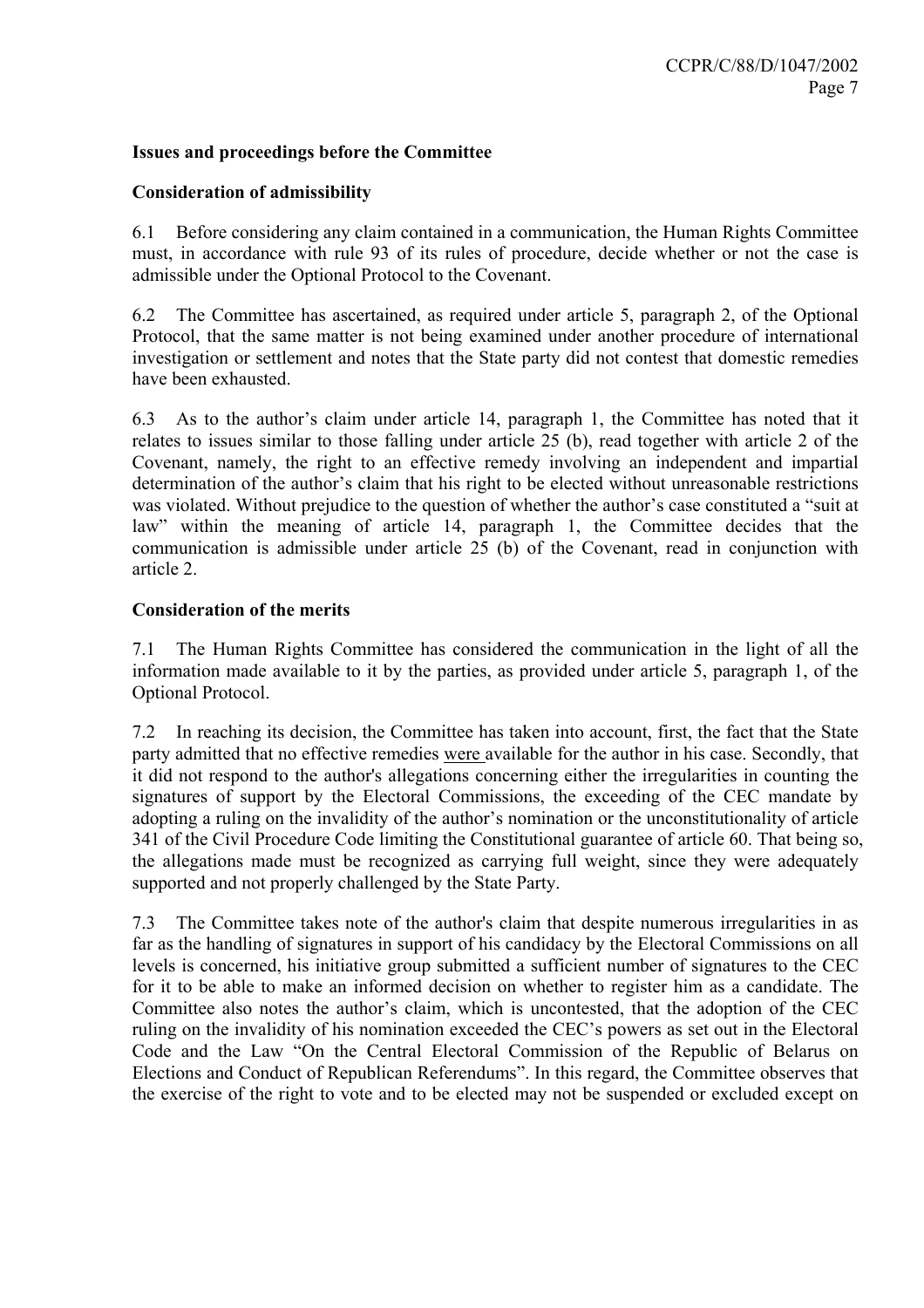$\overline{a}$ 

grounds, established by law, which are objective and reasonable.<sup>3</sup> The Committee recalls that article 2, paragraph 3, of the Covenant guarantees an effective remedy to any person claiming a violation of the rights and freedoms spelled out in the Covenant. In the present case, no effective remedies were available to the author to challenge the CEC ruling declaring his nomination invalid, nor could he challenge the subsequent refusal by the CEC to register him as a presidential candidate before an independent and impartial body. The Committee considers that the absence of an independent and impartial remedy to challenge (1) the CEC ruling on the invalidity of the author's nomination and, in the present case, (2) the CEC refusal to register his candidacy, resulted in a violation of his rights under article 25 (b) of the Covenant, read in conjunction with article 2.

8. The Human Rights Committee, acting under article 5, paragraph 4, of the Optional Protocol to the International Covenant on Civil and Political Rights, is of the view that the information at its disposal discloses a violation by the State party of article 25 (b) of the Covenant, read in conjunction with article 2.

9. In accordance with article 2, paragraph 3 (a), of the Covenant, the State party is under an obligation to provide the author with an effective remedy, namely, compensation for damages incurred in the 2001 Presidential campaign. It is also under an obligation to take steps to prevent similar violations occurring in the future.

10. Bearing in mind that, by becoming a party to the Optional Protocol, the State party has recognized the competence of the Committee to determine whether there has been a violation of the Covenant or not and that, pursuant to article 2 of the Covenant, the State party has undertaken to ensure to all individuals within its territory or subject to its jurisdiction the rights recognized in the Covenant and to provide an effective and enforceable remedy when it has been determined that a violation has occurred, the Committee wishes to receive from the State party, within 90 days, information about the measures taken to give effect to the Committee's Views. In addition, it requests the State party to publish the Committee's Views.

[Adopted in English, French and Spanish, the English text being the original version. Subsequently to be issued also in Arabic, Chinese and Russian as part of the Committee's annual report to the General Assembly.]

 $3$  General Comment No. 25 [57]: The right to participate in public affairs, voting rights and the right of equal access to public service (Article 25), CCPR/C/21/Rev.1/Add.7, para. 4.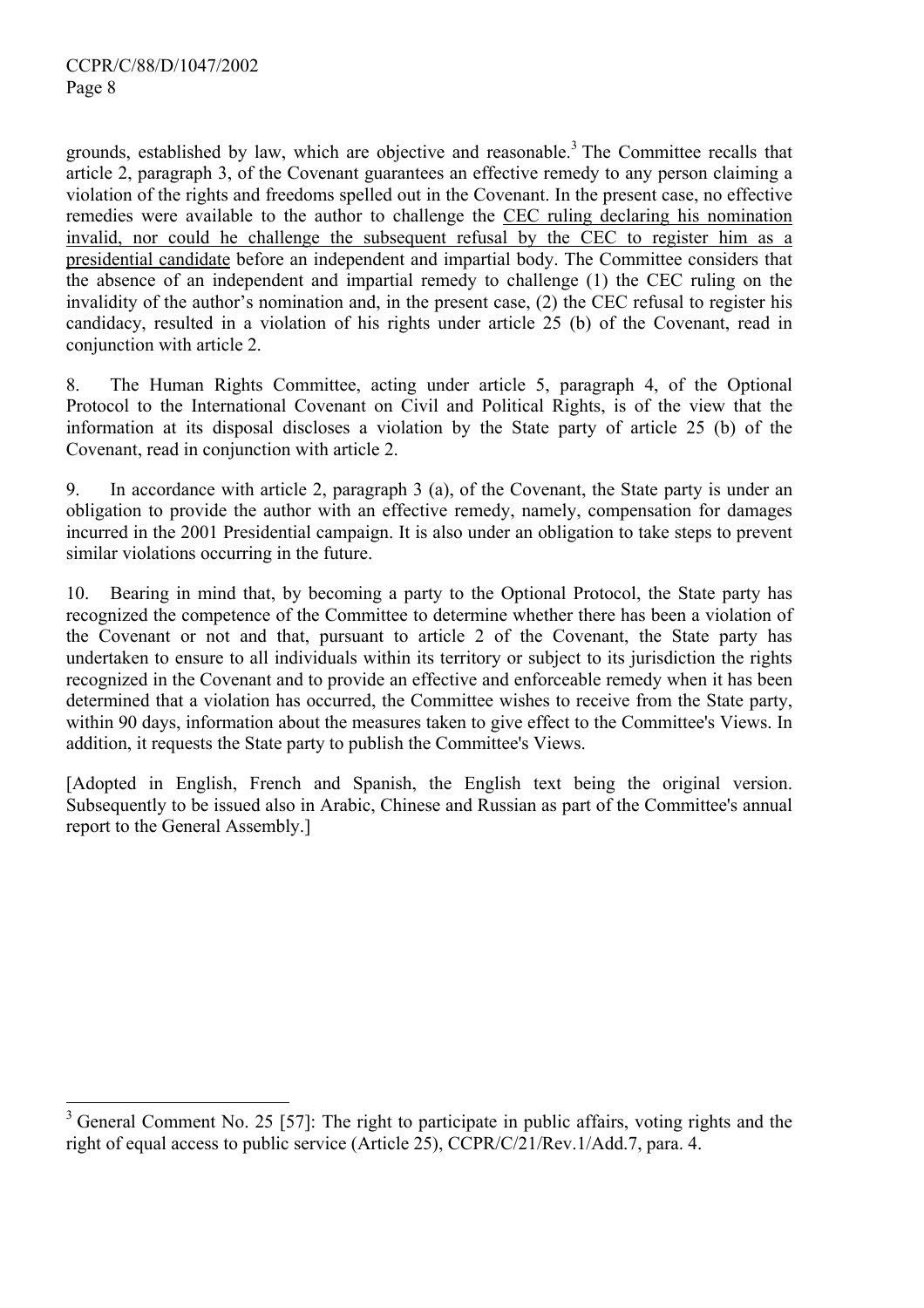## **APPENDIX**

# **Partially dissenting opinion by Committee members, Mr. Rafael Rivas Posada, Mr. Edwin Johnson and Mr. Hipólito Solari Yrigoyen**

 We agree with the Committee's decision in paragraph 8 of the Views adopted on 20 October 2006 that the information provided in the above communication "discloses a violation by the State party of article 25 (b) of the Covenant, read in conjunction with article 2". We disagree on the following:

1. The author asserts in his complaint (para. 3.2 of the Views) that the alleged facts are in breach of article 14, paragraph 1, of the Covenant. The Committee needed to respond explicitly to the author's complaint, rather than merely stating, as it does in paragraph 6.3, that "without prejudice to the question of whether the author's case constituted a 'suit at law' within the meaning of article 14, paragraph 1, the Committee decides that the communication is admissible under article 25 (b) of the Covenant, read in conjunction with article 2". The translation into Spanish of the English expression "suit at law", which is used both in the Covenant and in the original version of the Views in English, is not correct, since a "suit at law" is not equivalent to having one's "rights and obligations determined in a suit at law". The Committee decided that the complaint with respect to article 14, paragraph 1, was inadmissible, although implicitly rather than explicitly, by declaring admissibility with respect to articles 25 and 2 of the Covenant, without deciding whether the complaint raised issues relating to article 14.

2. In our opinion, the issue raised by the communication, that the author has a right to be elected without restrictions and that this right should be recognized by a competent, independent and impartial authority, falls under article 14, paragraph 1. The Committee has recognized in its jurisprudence that this article protects administrative, labour, and civil rights in general, not only in the field of private law. The rights enshrined in article 25 of the Covenant cannot be left outside the scope of the procedural safeguards prescribed by article 14, since this would leave unprotected certain rights explicitly mentioned in the Covenant which are highly important in democratic systems. Thus the Committee needed to declare the communication admissible with respect to the possible violation of article 14, paragraph 1, in the light of the information in the file.

3. In view of the admissibility of the communication with respect to article 14, paragraph 1, we are of the view that the latter was violated. The violation of article 25 found by the Committee resulted specifically from the violation of article 14, paragraph 1. The author could not secure the protection of his right under article 25 by a competent, independent and impartial authority and had no remedy by which to secure such protection. Without the violation of article 14, paragraph 1, the violation of article 25 in the case at hand cannot be explained.

4. In the light of the above, we believe that paragraph 8 of the Views should also have included a violation of article 14, paragraph 1, in the Committee's decision, either directly or using the customary formula, viz. "the information at its disposal discloses a violation by the State party of article 25 (b) of the Covenant, read in conjunction with article 14, paragraph 1, and article 2".

(*Signed*): Mr. Rafael Rivas Posada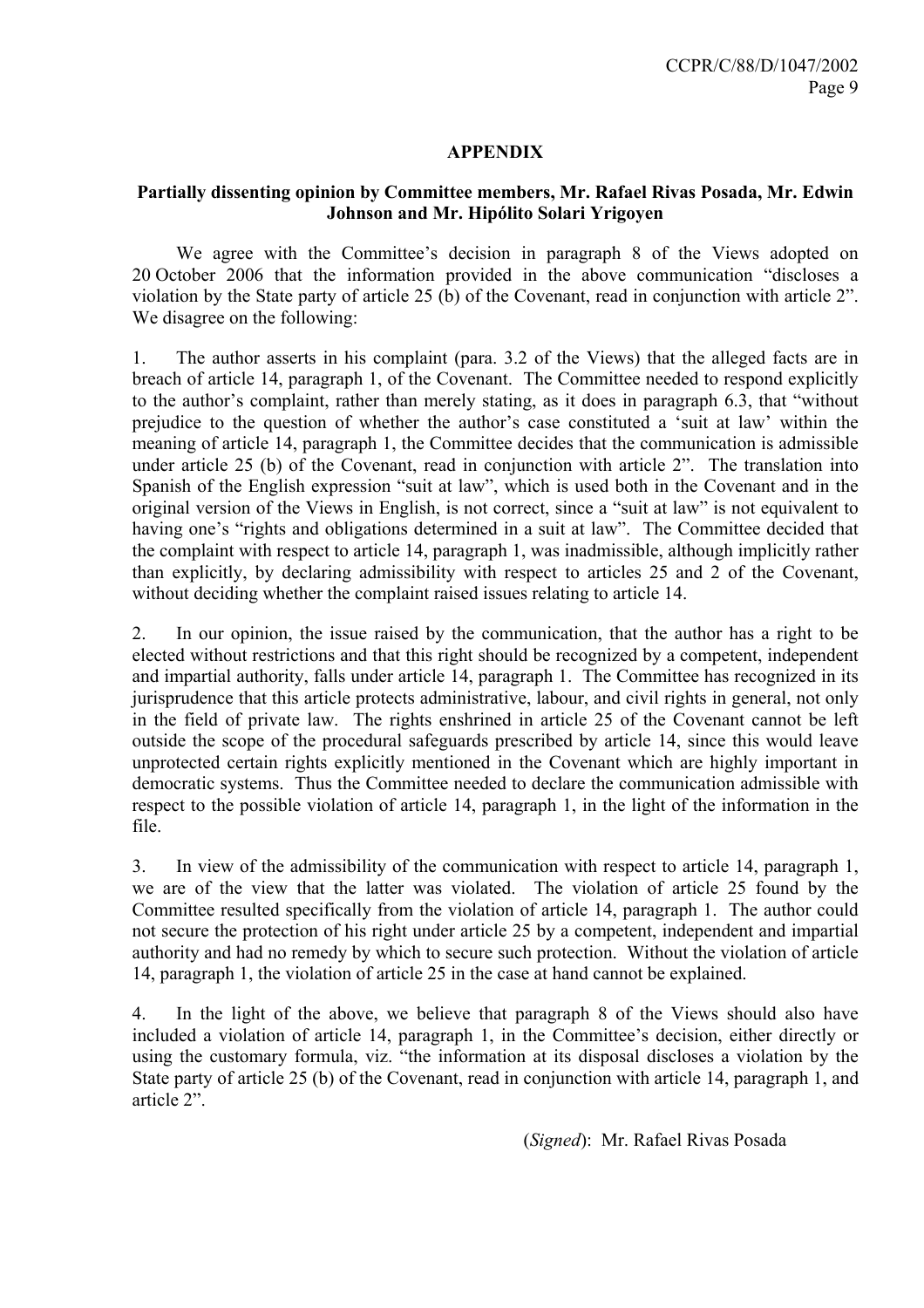(*Signed*): Mr. Edwin Johnson (*Signed*): Mr. Hipólito Solari Yrigoyen

[Done in English, French and Spanish, the Spanish text being the original version. Subsequently to be issued in Arabic, Chinese and Russian as part of the Committee's annual report to the General Assembly.]